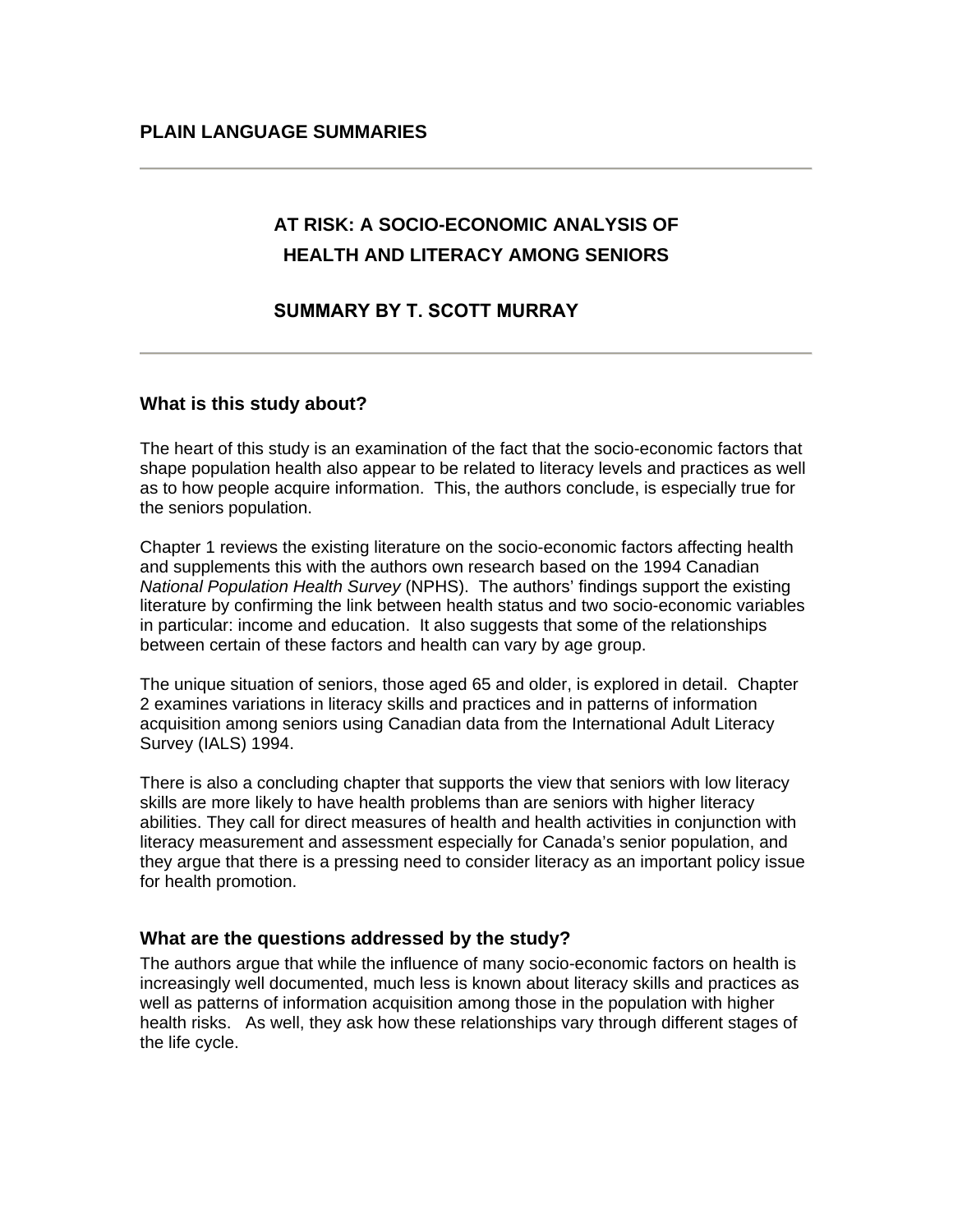They also seek to understand why these relationships are important suggesting that low literacy skills and related practices may serve as barriers to the attainment of good health care practices and healthy lifestyle decisions. This leads them to consider why literacy can therefore be considered an important policy issue for health promotion concluding that enhancing literacy can help to achieve health promotion goals. They also suggest that understanding literacy practices and patterns is the first step towards more effectively sending health messages to target populations.

## **Why is this study important?**

Traditionally research on health has been concerned with obvious health variables such as genetics, biomedical factors, lifestyle patterns, risk behaviours and the quality of health care. While the importance of that research is undeniable, it has become increasingly evident that the health of a population is also strongly linked to social and economic variables.

This report examines the literature on factors influencing health such as marital status, age, sex, immigration, home ownership, occupational and labour force status, income and education. While the complex interaction of these factors is not yet fully understood the evidence suggests that the link between these variables and health appears to vary through the life cycle. This review examines a number of these factors as they relate to seniors, in particular the impact of literacy skills on health and the adequacy of the literacy skills of the Canadian seniors population.

#### **What does the study conclude?**

This report demonstrates that the socio-economic environment remains an important determinant of health and it explores the effects of literacy skill levels on population health. It found:

- People with lower literacy levels are more likely to be at highest health risk, with an increased effect on senior citizens. This relationship tends to occur for all age groups and both sexes.
- A large number of low-literacy senior citizens, who have a relatively higher health risk, require assistance to complete a number of everyday tasks, such as reading government information and filling out forms. Access to social assistance, health care information and a variety of other health-related programs is directly connected to literacy ability.
- Higher-literacy seniors were more likely to obtain information from a wider selection of sources than their lower-literacy counterparts. While television was a major source of knowledge of current events, those with higher-literacy were more likely than those with lower literacy to use newspapers and magazines as additional sources of information.
- A large number of senior citizens overestimated their literacy abilities. Those with the lowest-measured literacy abilities, whether prose, document or quantitative, were much more likely to have overestimated their literacy abilities than those with higher literacy scores.